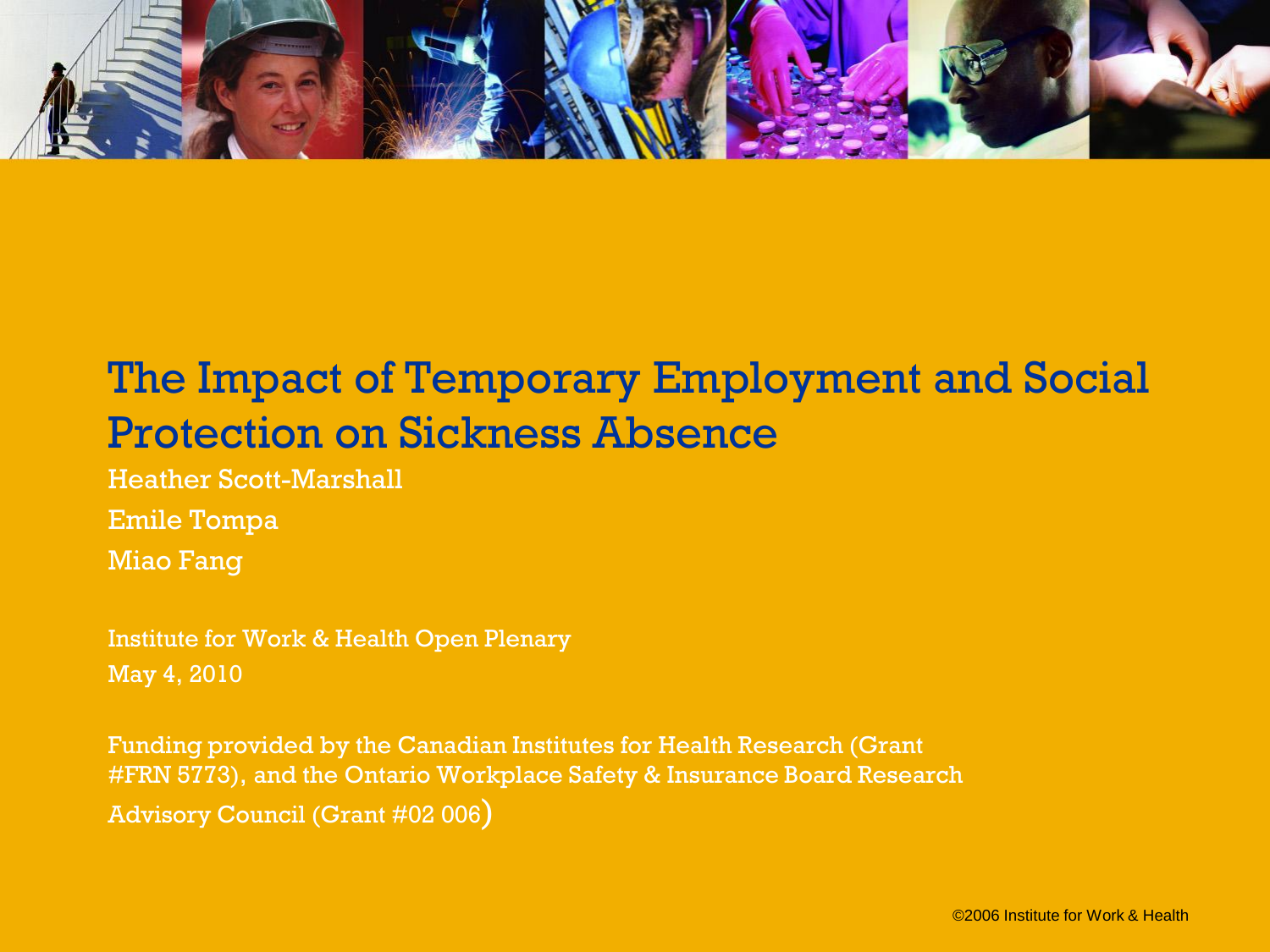

## **Background**

- Presentation based on two research manuscripts
	- OEM manuscript (2008) on work-related sickness absence
	- Work manuscript (forthcoming in 2010) on all-cause sickness absence
- Part of a larger research initiative on precarious employment experiences
- Defined as experiences that give rise to instability, lack of protection, insecurity, and social and economic vulnerability
- Growing literature that investigates the health implications of work forms and arrangements different from the post-war standard
- Key issue is insecurity across a number of dimension
	- Often identified with the employment contract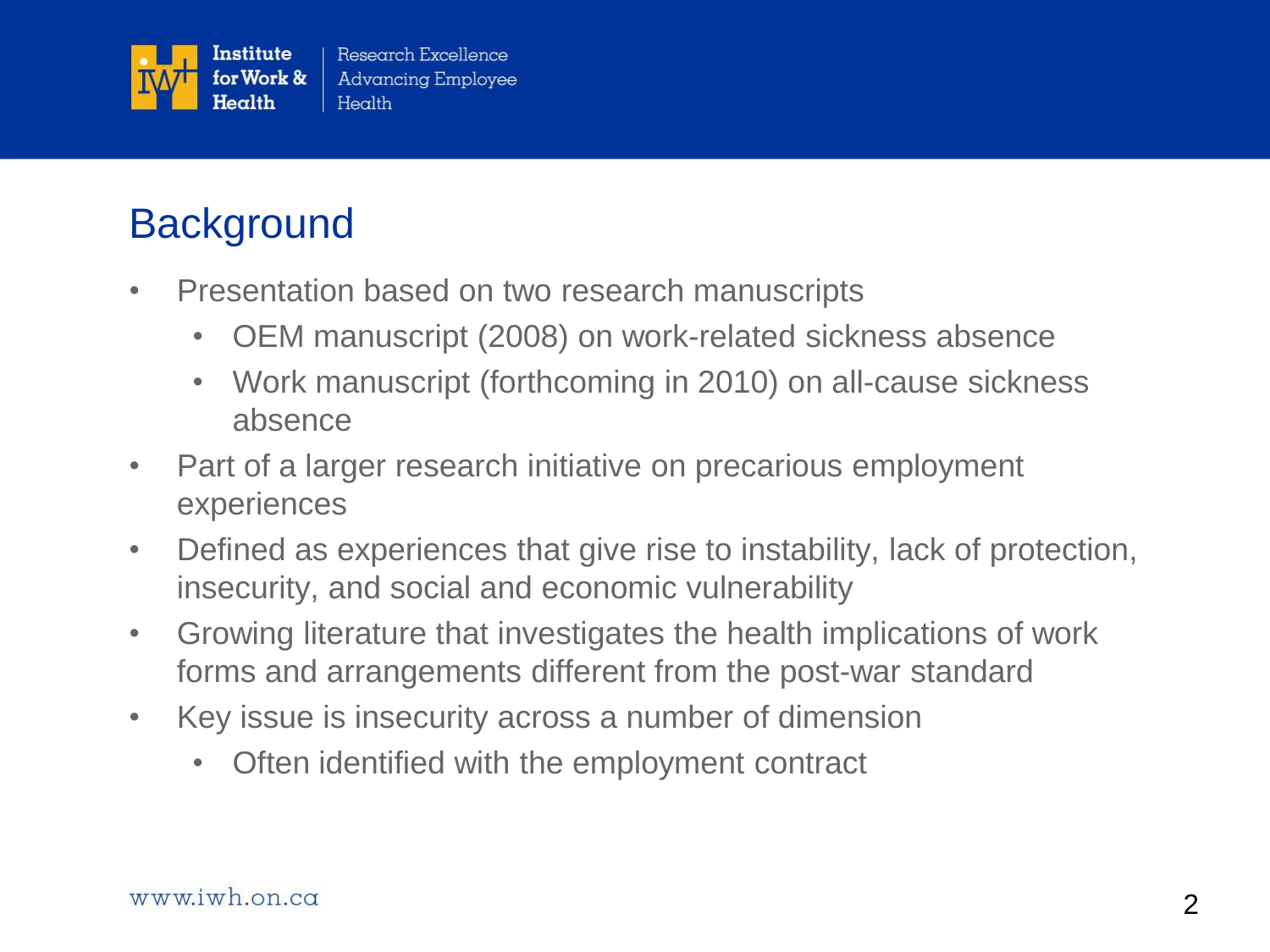

### Precarious Employment Experiences

- Originally labelled as nonstandard or atypical work
- Based on notion that post-war standard for large segment of the working population (white males) was full-time permanent work
- Other features of standard work include regular hours, benefits, fixed location of work, training and advancement opportunities
- Key issue was security associated with continuity of employment
- Researchers have focused on various work forms and arrangement thought to be less secure—non-standard, contingent, temporary work
- But security/insecurity not just about continuity of employment
- Other aspects–OHS exposure, hours of work, earnings and benefits, location of work, etc.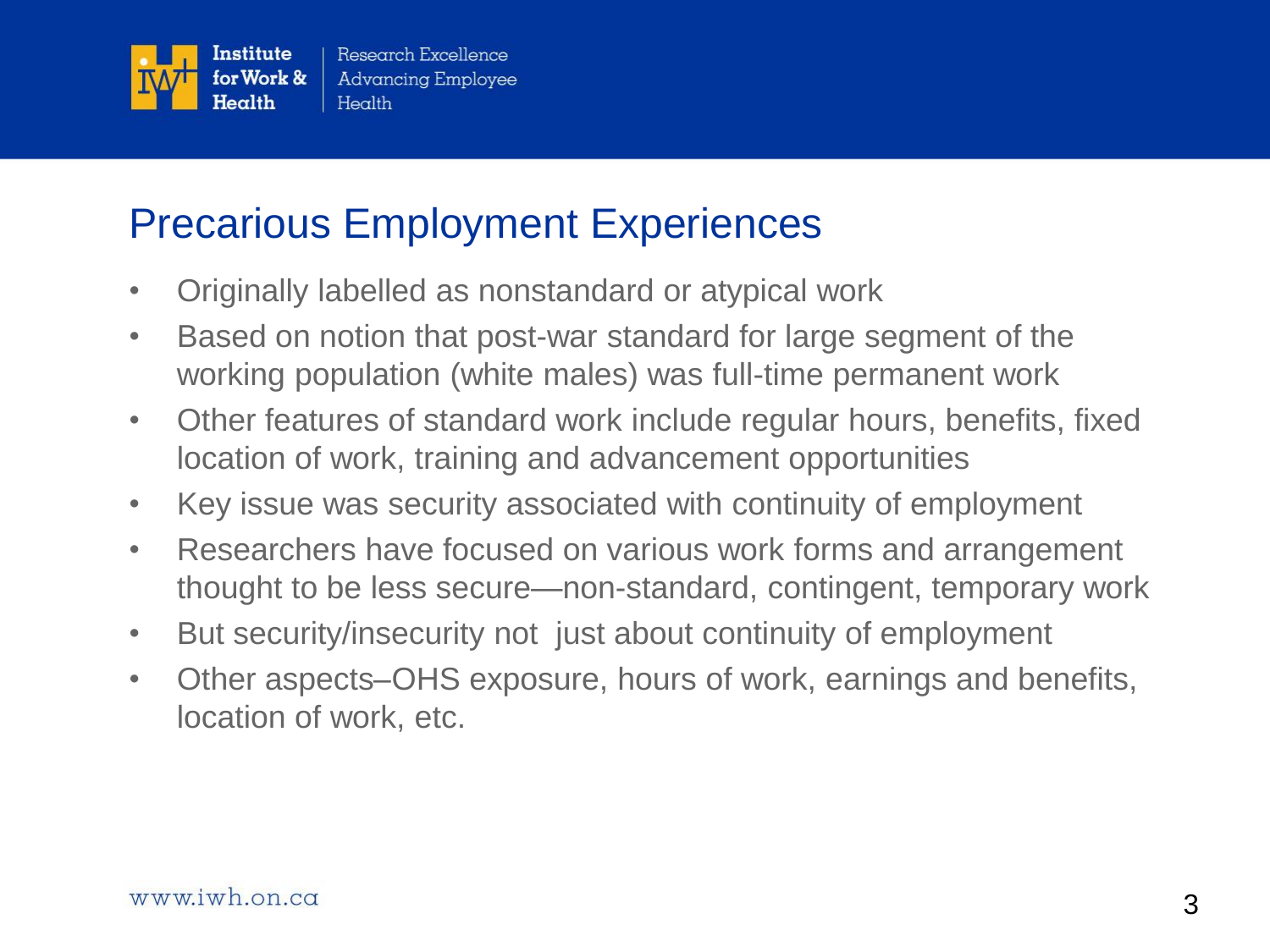

Research Excellence **Advancing Employee** Health

### Conceptual Framework



**Contextual factors**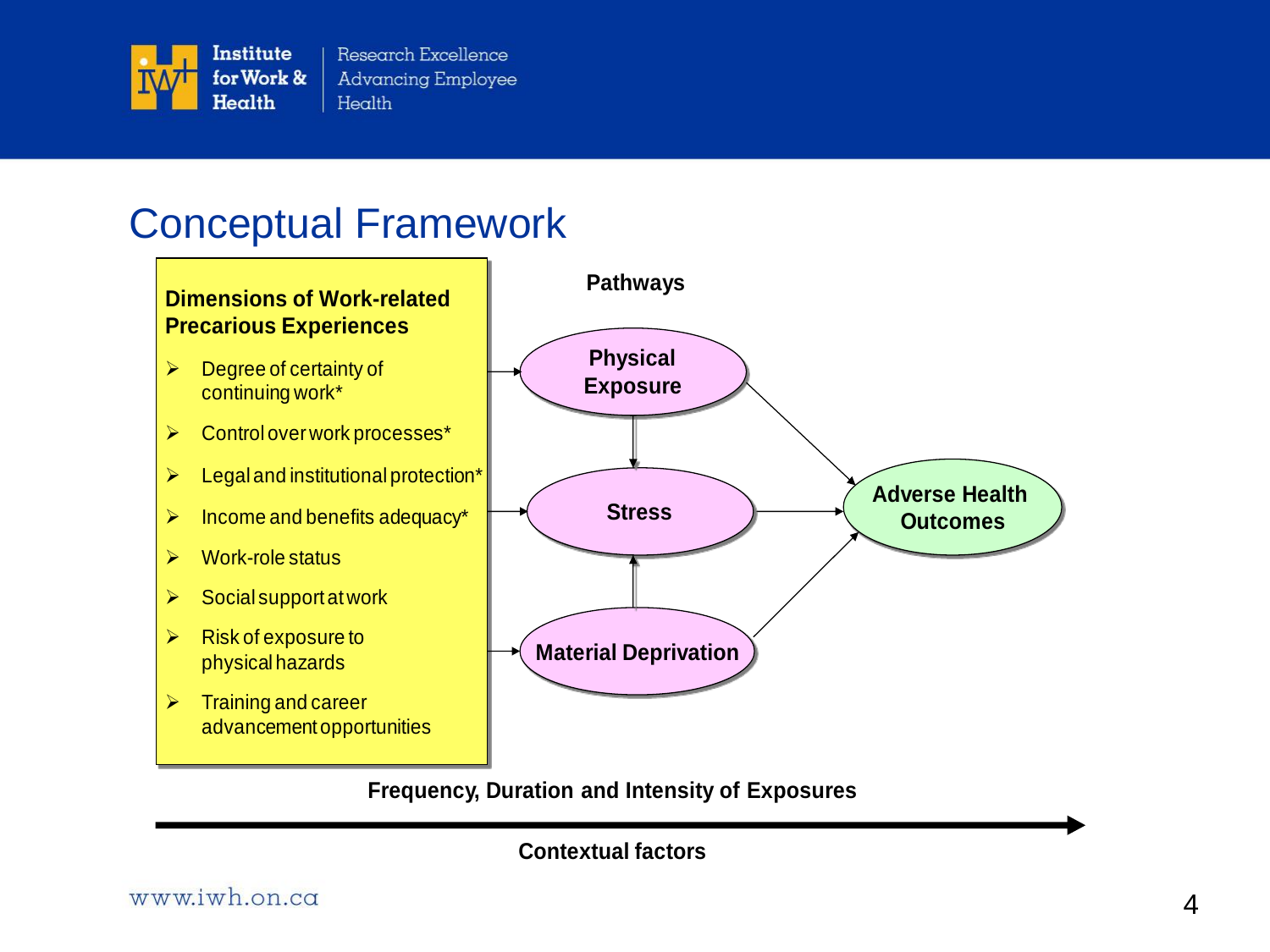

# Key Issues Relevant to the Current Studies (1)

- Reasons why temporary employment may lead to greater risk of adverse health outcomes
	- Insecurity arising from concerns about employment and earnings continuity– stress and strain
	- Type of work and related exposures different for individuals in temporary work– higher levels of OHS risks
- Systematic review by Quinlan et al. (2001)
	- over 80% of studies found that precarious work arrangements were associated with inferior OHS outcomes
- Growing concern because of decline in permanent, full-time work and increased use of temporary/contract employment (including labour supplied by temporary agencies)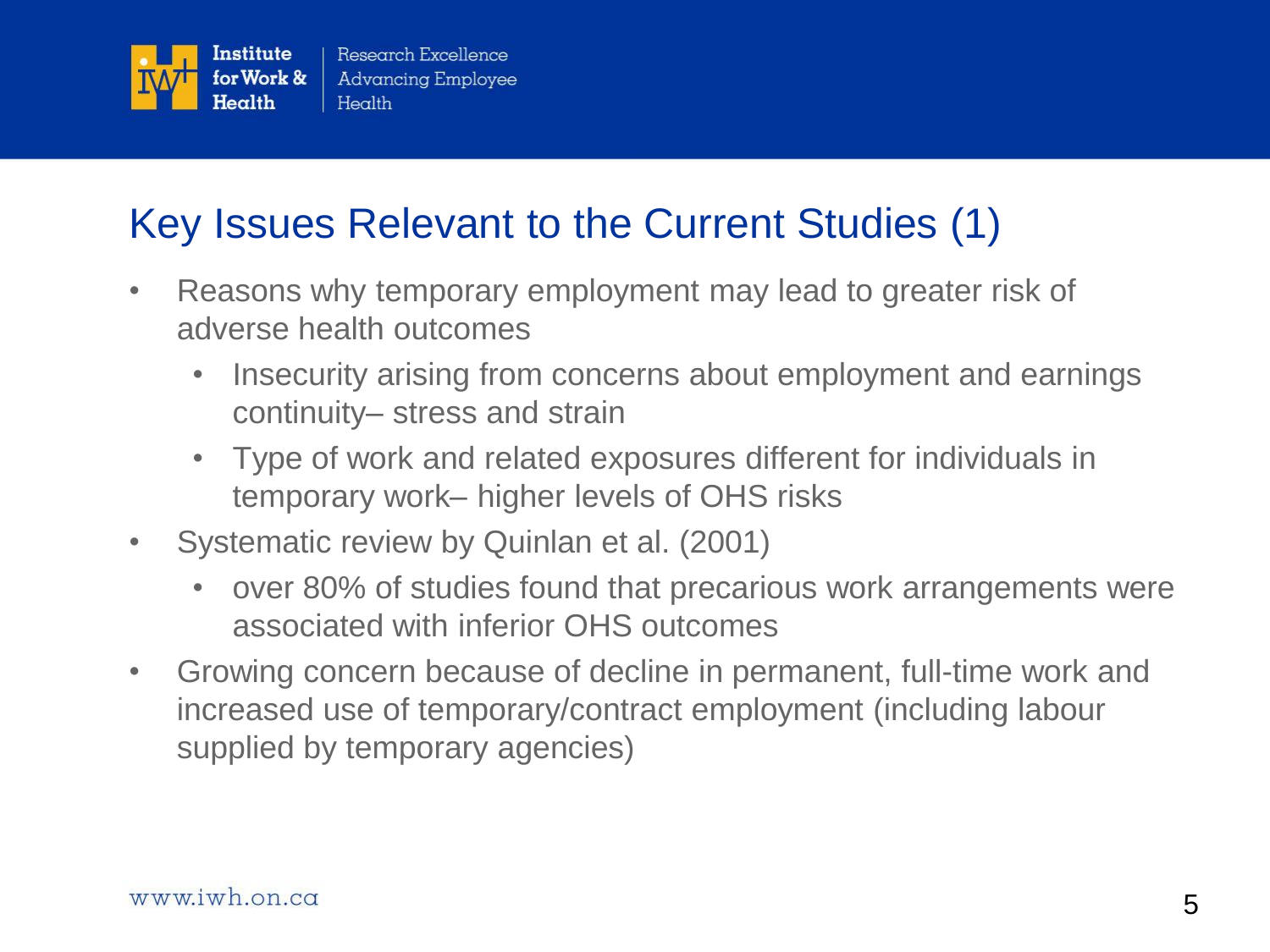

# Key Issues Relevant to the Current Studies (2)

- Expansion of precarious employment threatens regulatory regimes designed to protect workers
	- Labour and OHS regulation
		- Difficulties associated with OHS enforcement
		- Fear or lack of knowledge about OHS issues
		- Triangulated employment relationships fracturing statutory responsibilities
	- Workers' compensation
		- Excluded from coverage
		- If covered, less likely to claim
		- Difficulties identifying source of exposures with multiple shortterm employment contracts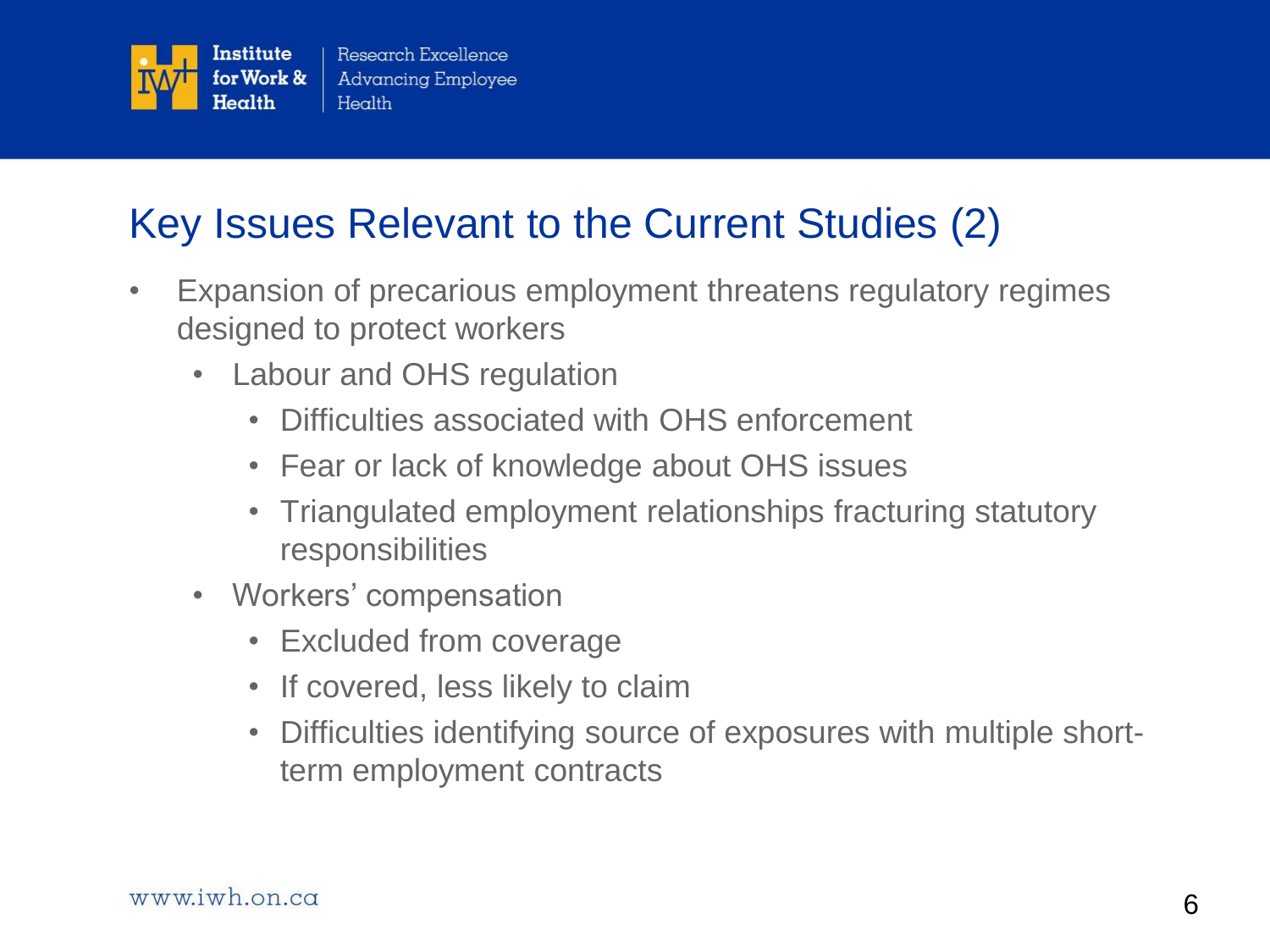

# Reasons for Not Applying for Workers' Compensation

- Study by Quinlan and Mayhew (1999) report on survey undertaken in Australia of 8,800 workers
- 8.3% reported a work-related injury over the past 12 months, only 47% made a workers' compensation claim
- Shannon and Lowe (2002) found similar proportion in a Canadian study (40%)
- Reasons for not making a claim (from Quinlan and Mayhew, 1999):
	- 1. Self-employed– not eligible
	- 2. Minor injury– not necessary
	- 3. Not aware of workers' compensation
	- 4. Afraid of possible retrenchment
	- 5. Did not think eligible
	- 6. Concern about what others would think
	- 7. Other reasons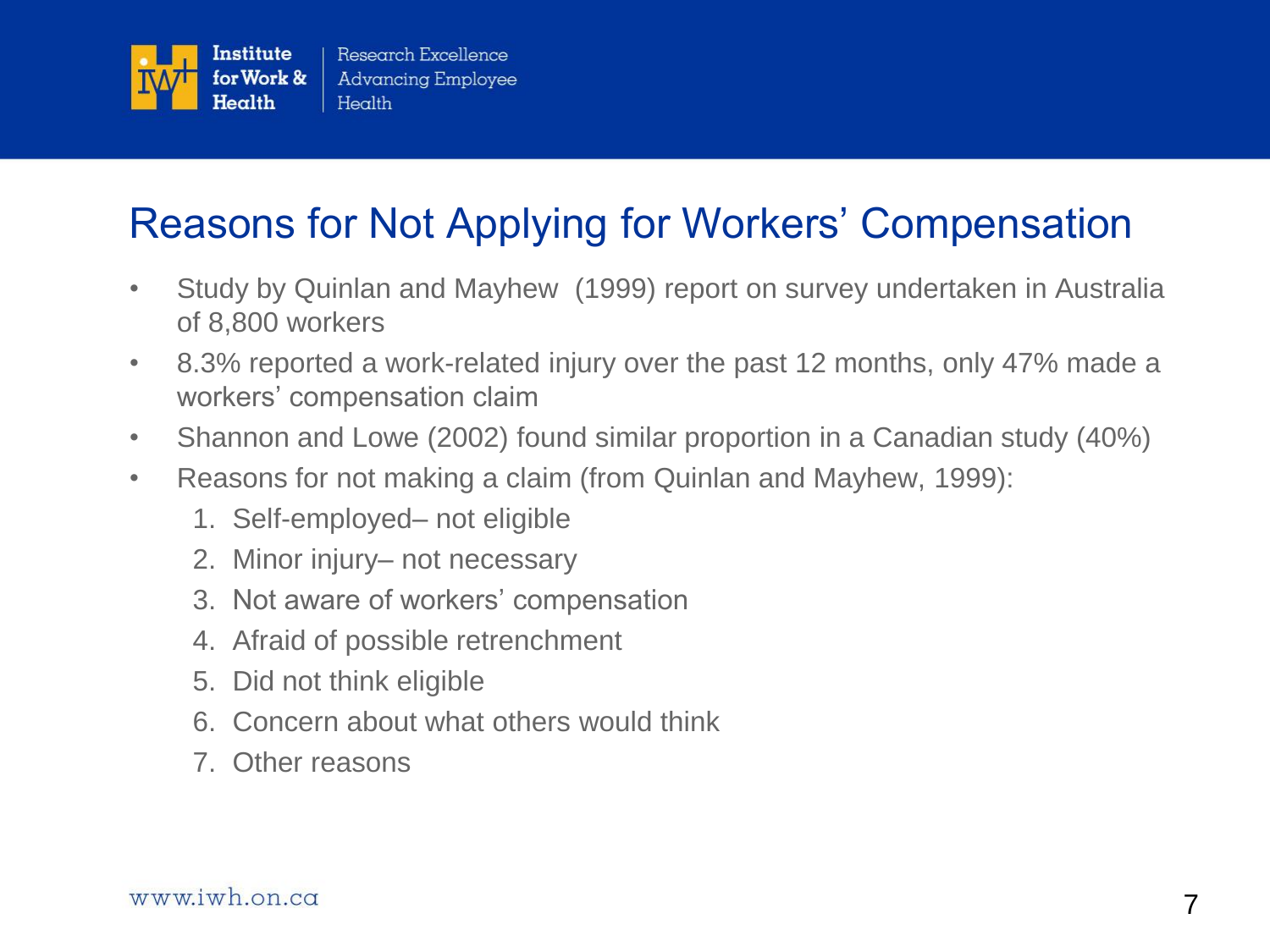

# Temporary Employment and Sickness Absence Studies

- Several studies have investigated the relationship between temporary employment and OHS outcomes
	- Literature review by Virtanen et al. (2005)
	- Temporary workers have a higher risk of occupational injury
- Fewer studies investigate relationship between temporary employment and sickness absence
	- Generally consider all-cause sickness absences
	- A few consider absence due to work exposures
		- Mixed results—depends on nature of the employment contract
		- All-cause sickness generally lower
		- Work-related sickness absence less clear because of fewer studies, but also generally lower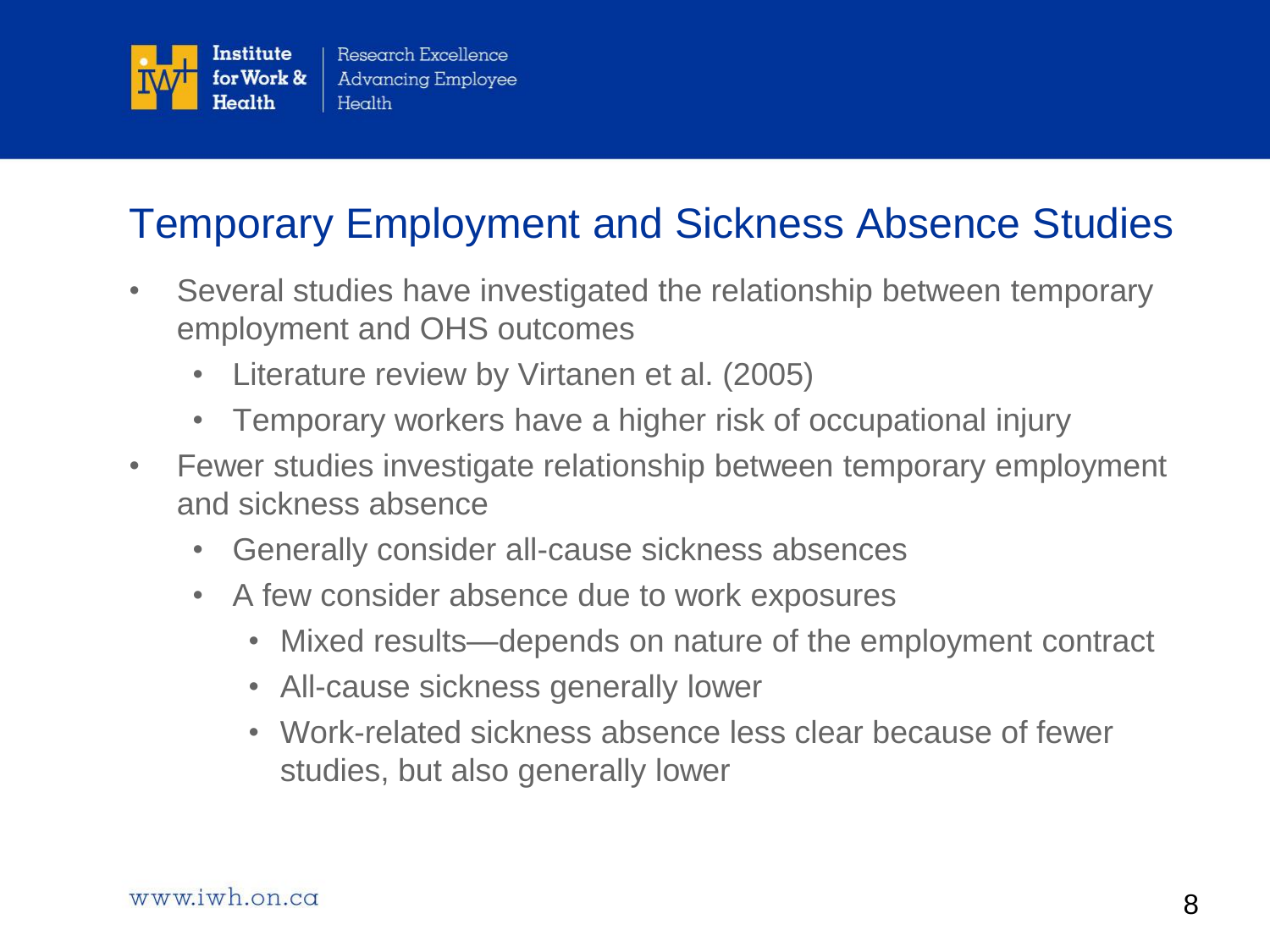

# Overview of Findings from Key Studies

- Virtanen et al. (2005): reviewed published evidence of a relationship between temporary employment and health
	- Major finding: temporary workers have a higher risk of occupational injuries, though tend to have lower rates of sickness absence
- Benavides et al. (2000): investigated the relationship between temporary/fixed-term employment and absence due to "health" problems caused by the main job" in 15 EU countries
	- Major finding: rate of absence was generally higher for those in permanent employment
- Gimeno et al. (2004): investigated differences in the rate of workrelated sickness absence in temporary versus permanent workers across 15 EU countries.
	- Major finding: lower rates of absence among temporary workers compared to permanent workers.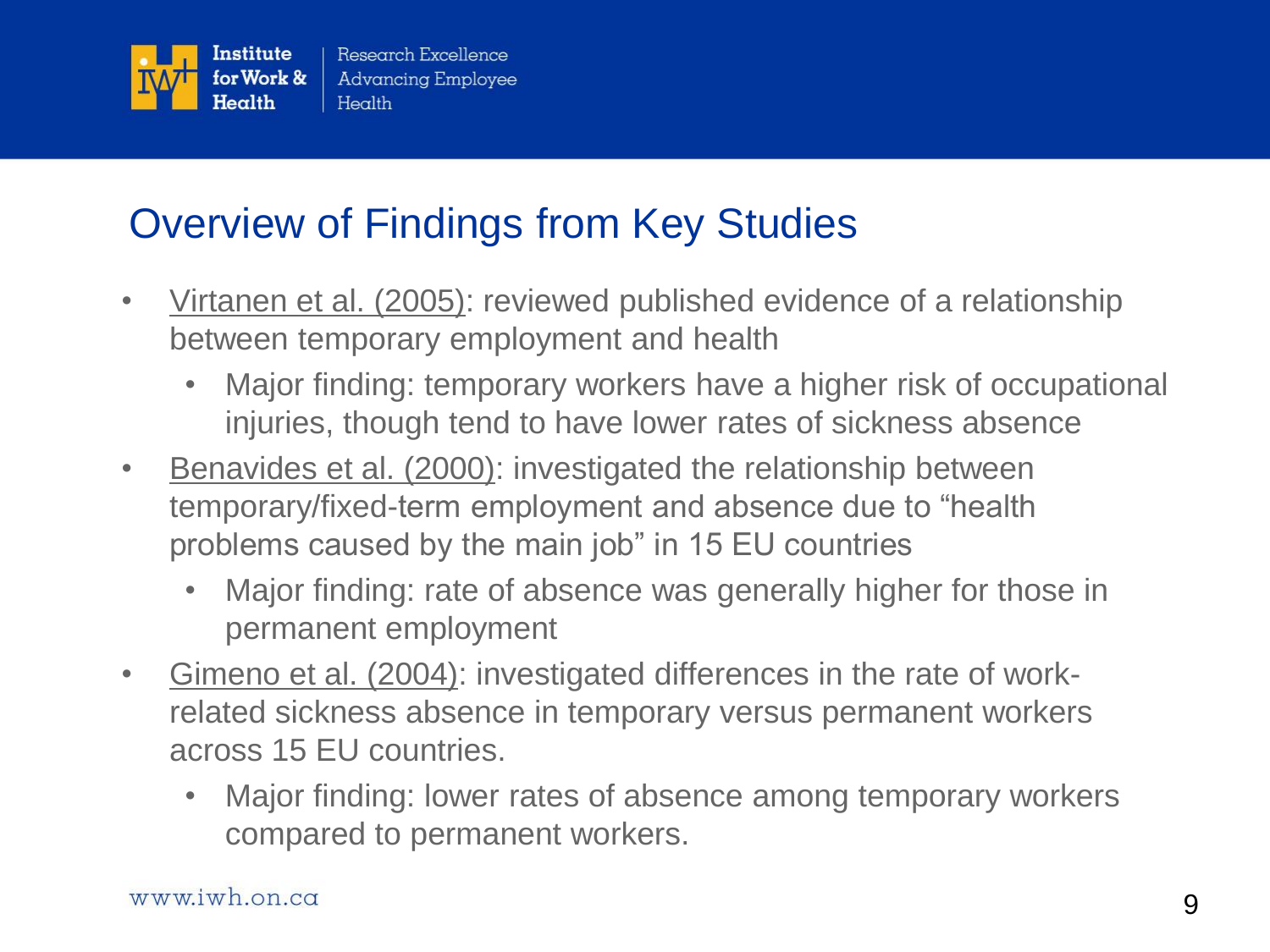

### Threshold for Absence Taking

- Paradox of higher probability of injury/illness and lower probability of absence
- Criteria for taking absence varies across individuals (Kristensen, 1991)
- Positive and negative incentives for temporary workers to have higher threshold for absence taking
	- Lack of wage-replacement benefits
	- Desire to have contract renewed or secure a permanent job
	- Fear of dismissal
	- Avoiding negative impressions of coworkers and managers
- Recent study found that permanent employment protects workers from termination when they have high absence rates (Virtanen et al. 2006)
- Key issue is differences in social protection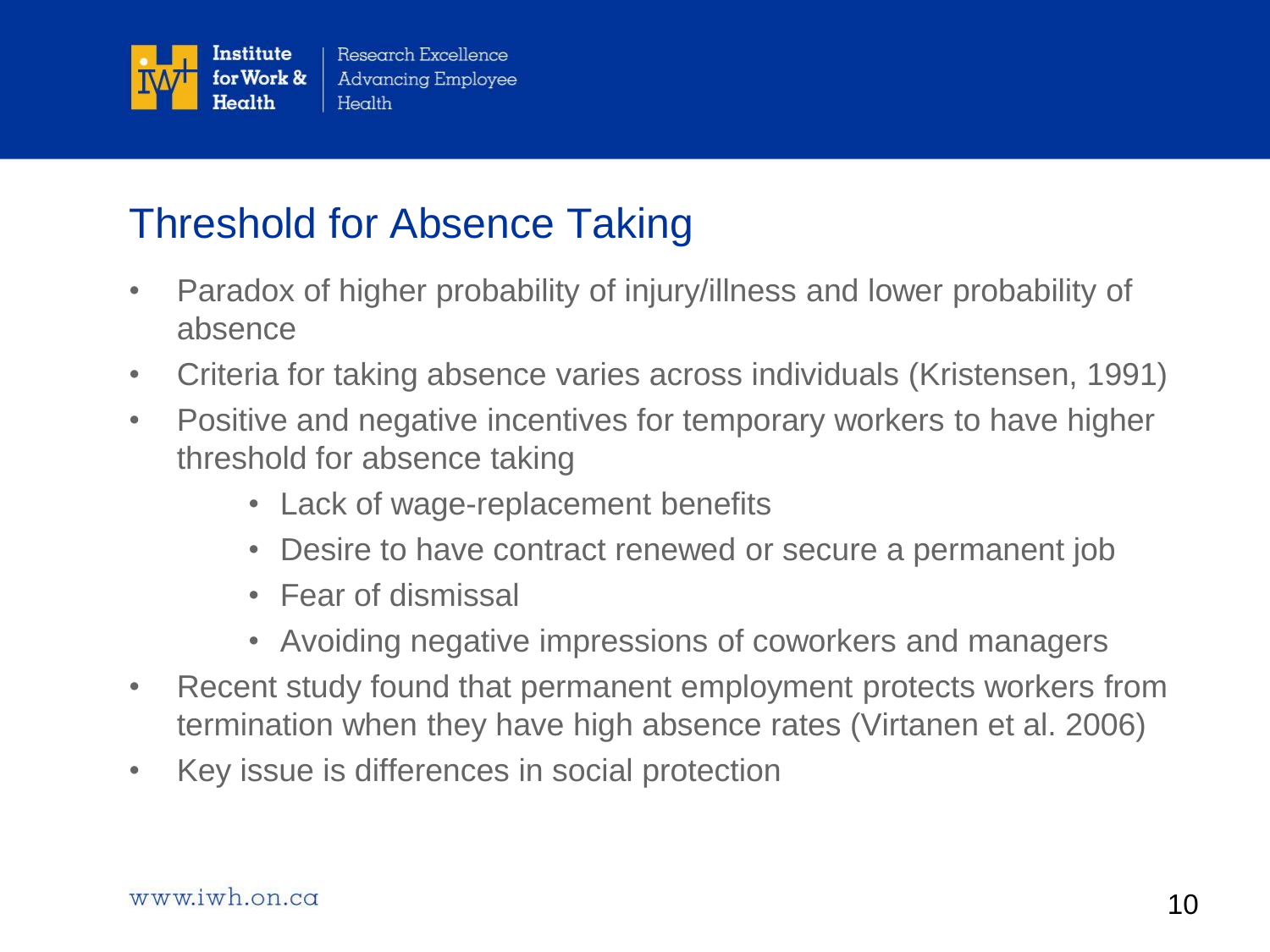

### Methodological Issues

- Most studies use cross sectional data
- Presents difficulties with determining direction of effect heath  $\rightarrow$  employment type *or* employment type  $\rightarrow$  heath
- Health selection effects not addressed in the literature
- Important contextual factors change with time in a job (job tenure)
	- Firm specific knowledge that bears on risk exposures
	- Evidence that newness on the job increases risk of OHS injury (Breslin and Smith, 2006)
	- Ability to take absence without reprisal associated with seniority
	- Specifically, probationary period with new job
- Individuals in temporary employment generally have lower tenure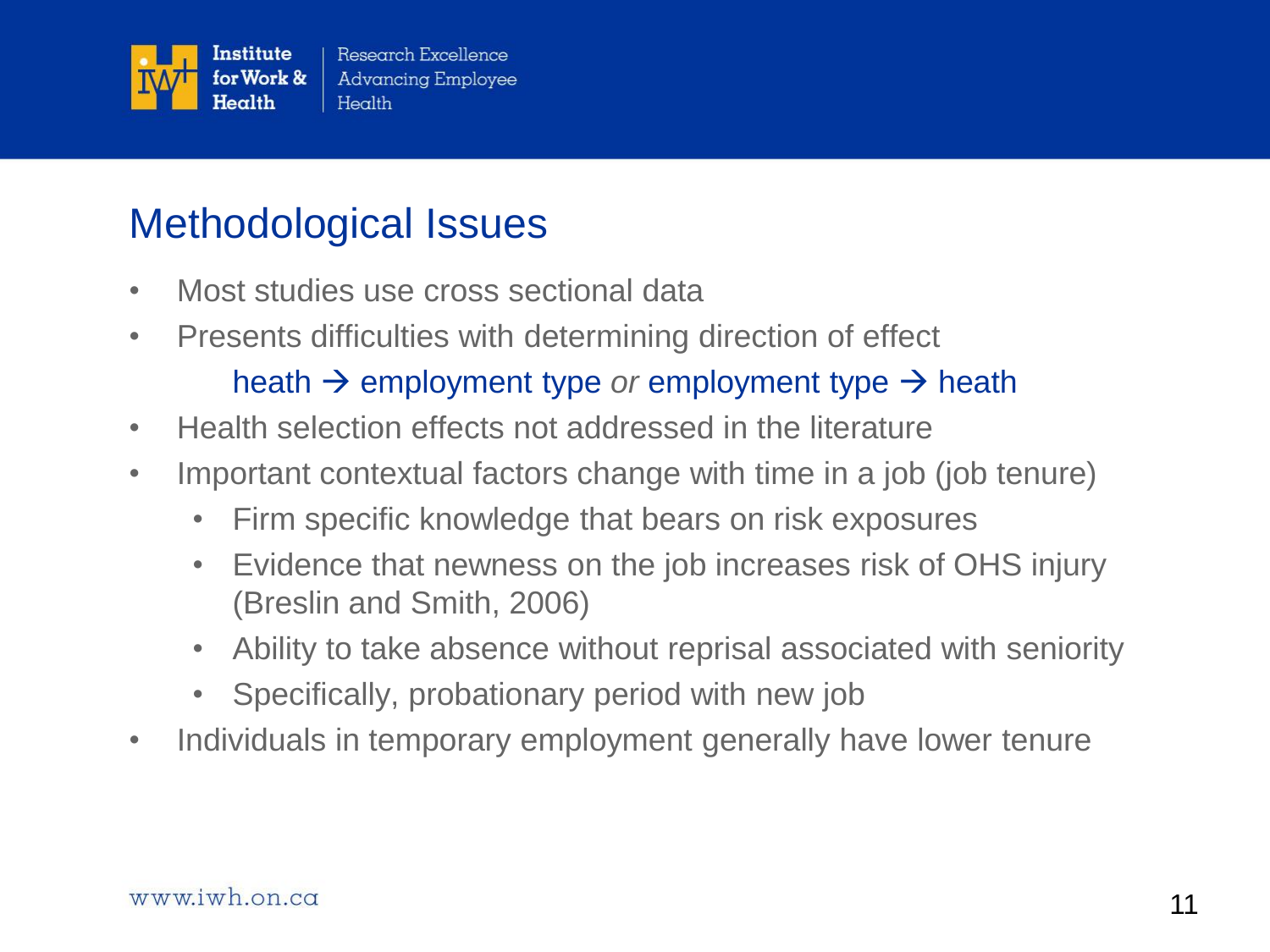

# Framing of the Studies (1)

**Primary Hypothesis:** Individuals in temporary employment have a higher risk of serious injuries/illnesses and higher probability sickness absence due to higher exposures

- After control for tenure, other aspects of social protection and relevant contextual factors
- Focus on sickness absences of one week or more
- Assume threshold effects less relevant for more serious injuries/illness associated with longer absences
- Most work-related sickness absence covered by workers' compensation
- Attribution error possible with multi-factorial, cumulative trauma and long-latency conditions
- We consider both work-related and all-cause sickness absences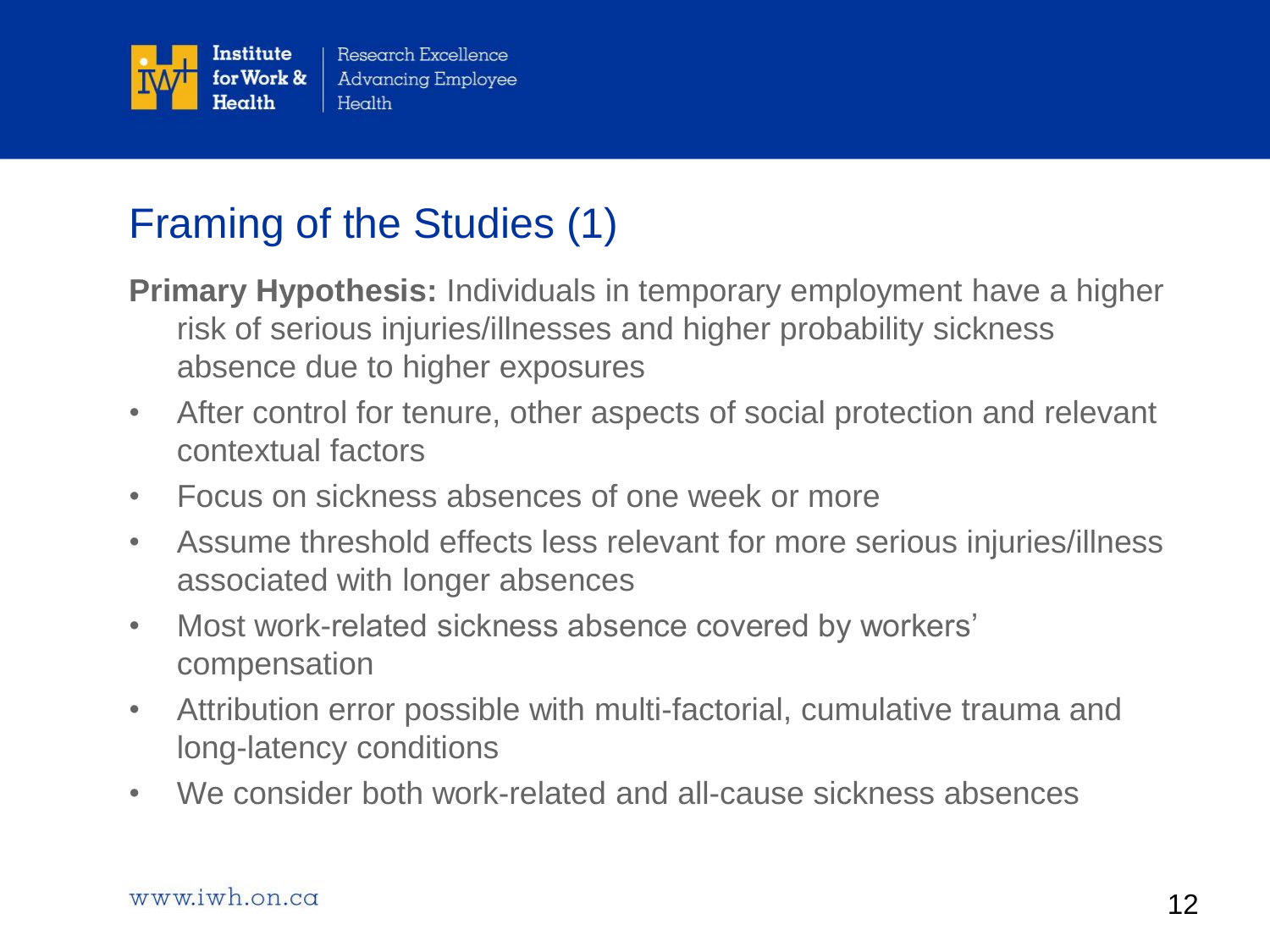

## Framing of the Studies (2)

#### **Sub-hypotheses (related to social protection):**

- 1. Short-tenure workers will have a higher probability of sickness absence of one week or more
	- Due to exposure such as inadequate training and/or more dangerous task assignments
- 2. Unionized workers will have a lower probability of work-related sickness absence
	- Protection through training and pressure for safer work conditions
- 3. Workers in larger firms will have a lower probability of work-related sickness absence
	- Standardized and well-developed HR practices, OHS training, and monitoring

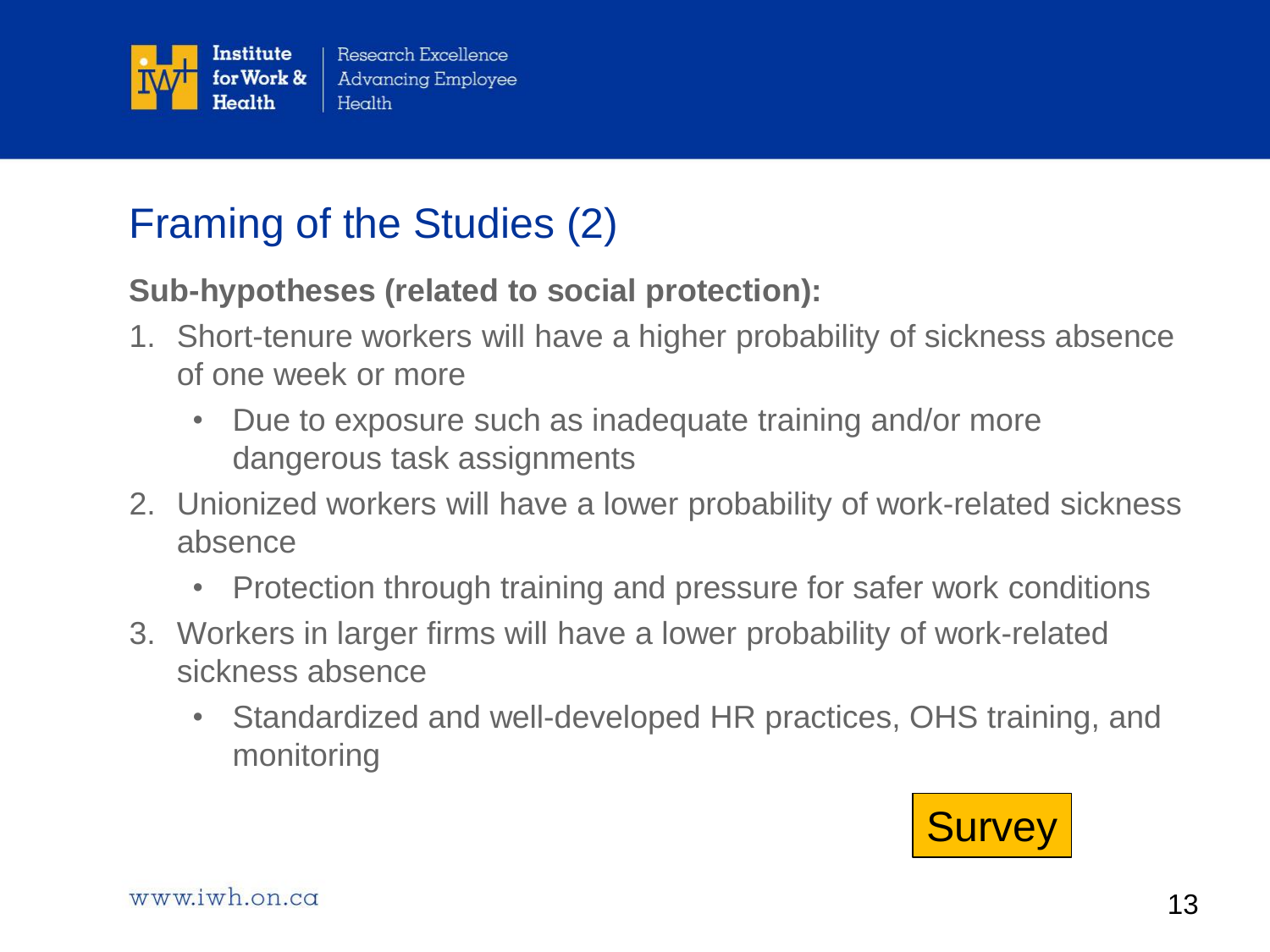

## Data Source

- Canadian Survey of Labour and Income Dynamics (SLID)
- Nationally representative longitudinal survey with six-year overlapping panels (first panel began in 1993)
- Our study draws from the third panel: 1999-2004
- Third panel was first to include a question on the nature of the employment contract (i.e., permanent versus temporary)
- Each panel comprises about 15,000 households, with one individual undergoing more in-depth interview (e.g., socio-demographic characteristics, labour-market activity, income sources and amounts, self-reported health status)
- Survey inquires about absences of one week or longer in each of six jobs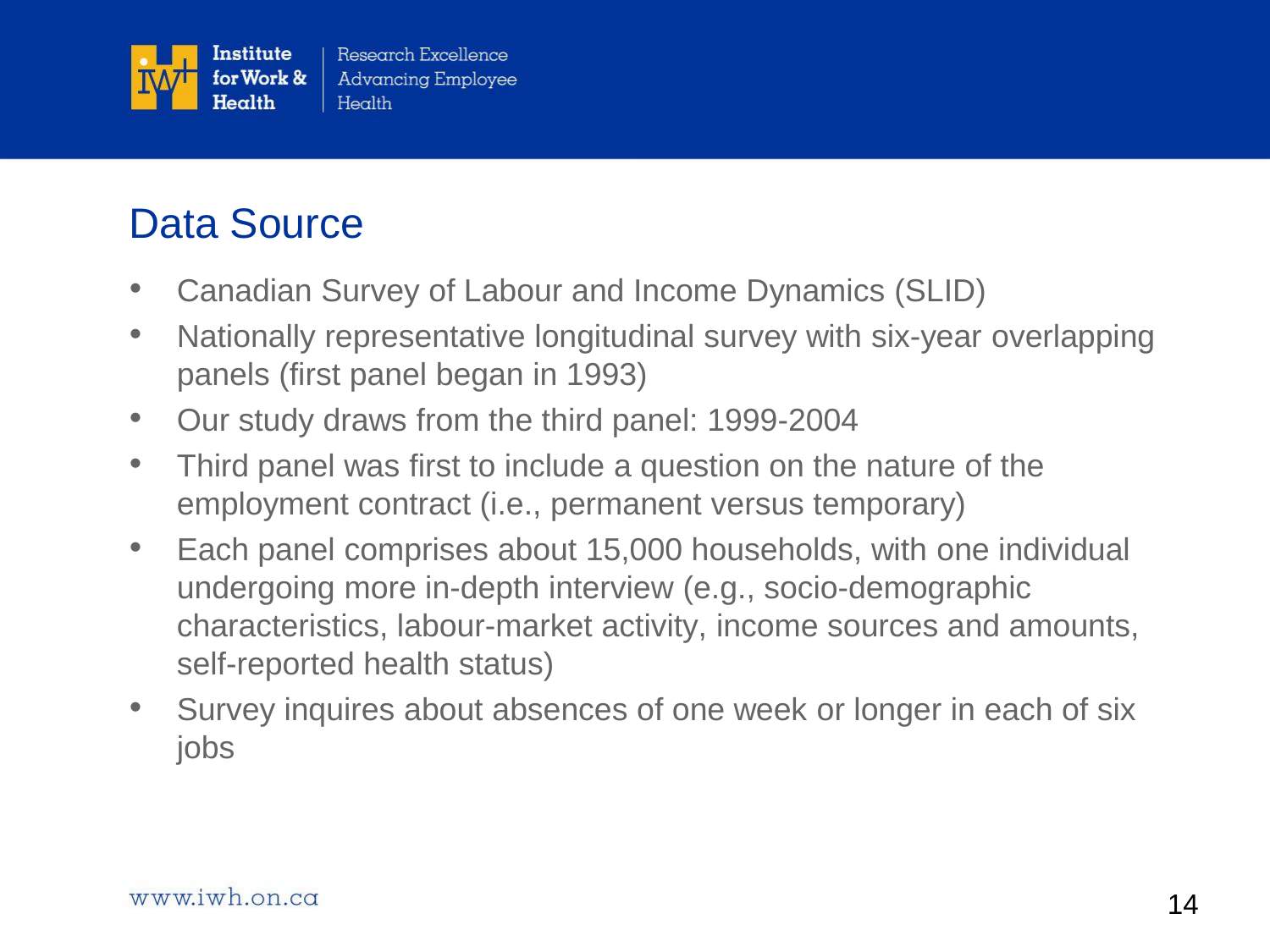

# Sample

- Individuals who began a new job after 1999, and within the time period of the panel (five-year time frame)
- Aged 25-54 at the start of the job (prime-age workers)
- Full-time students and the self-employed were not included
- Final sample sizes
	- Work-related sickness absences (WSA) study (Study 1) N=4,777
	- All-cause sickness absences (ACSA) study (Study 2) N=5,307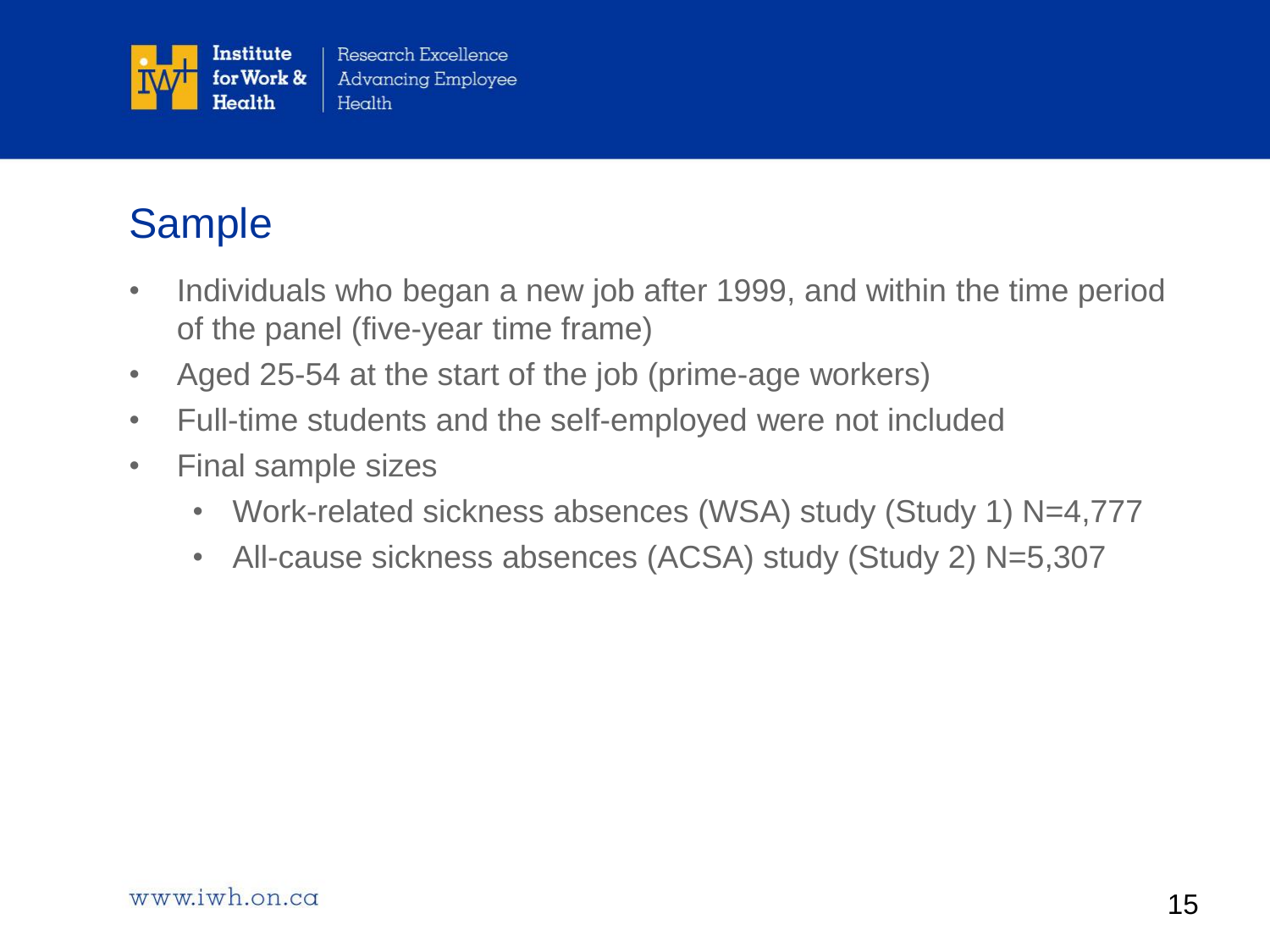

### SLID Sickness Absence Question

- Event/outcome of interest was the first occurrence of an absence of one week or greater due to an illness or disability (i.e., work-related sickness absence [WSA], or all-cause sickness absence [ACSA])
- Question from the SLID: **Not counting fully paid vacations, were you absent from the job for a period of one-week or longer?**
- ACSA
- WSA
- $\triangleright$  [If yes,], what was the main reason for this absence [12-response] categories provided with the first option being "own illness or disability"]?  $\triangleright$  [If own illness or disability], was this due to a work-related illness or injury [yes/no]?
- WSA measure has been compared to WSIB lost-time claim rates of one week or longer (Mustard et al. 2003)– found comparable trend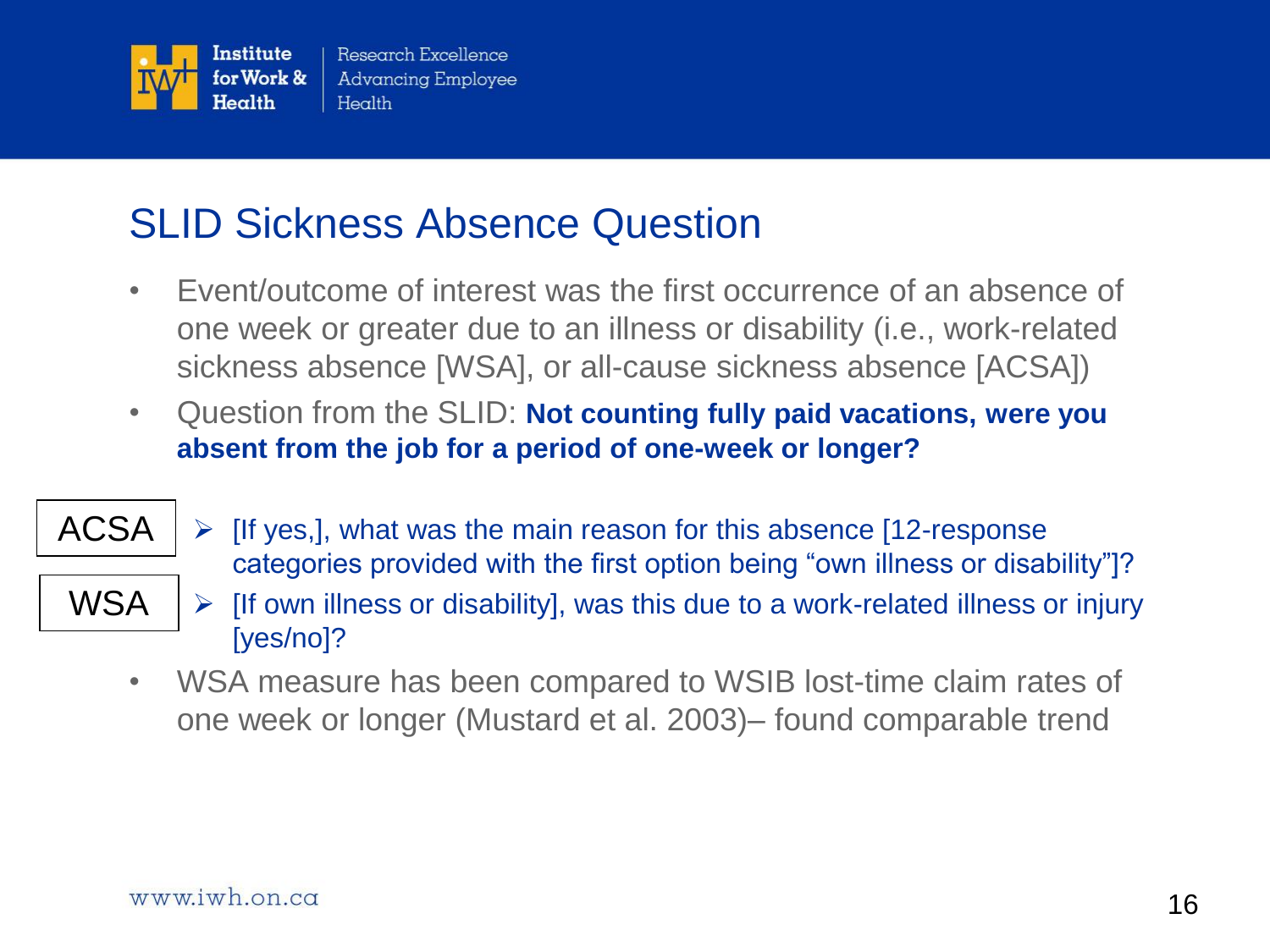

### Explanatory Variables

- Key explanatory variables were:
- i) Variable indicating if job is temporary or permanent (Q: Is your job permanent, or is there some way that it is not permanent (e.g., seasonal, temporary, term, casual etc?)
- ii) Set of variables indicating number of months on the job (1-3, 4-6, 6+)
- iii) Proxies for social protection:
	- a) member of a union(y/n)
	- b) firm size  $(<20/=>20)$
- Other variables: job-type (manual, mixed, non-manual); number of hours/month; multiple jobholder; age; sex; and educational attainment; self-reported health status (fair/poor vs. good/very good/excellent) prior to commencement of job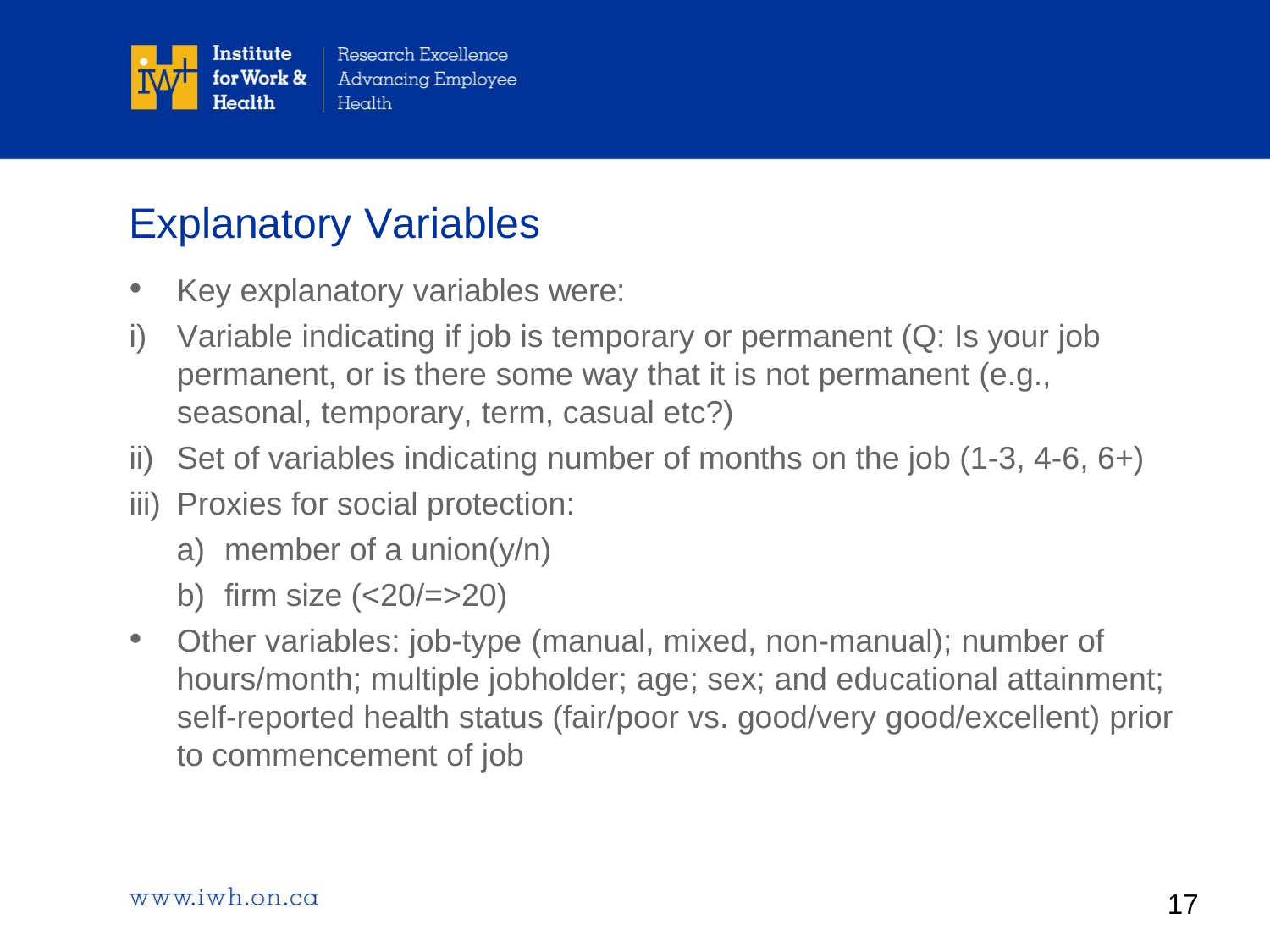

### Statistical Methodology

- Unit of analysis was person-job-month
- Duration modeling to examine the probability of exit to a work absence (WSA or ACSA) in each month
- Complementary log-log link function for continuous time processes with clustered data
- Used scaled weights derived from population weights
- Corrected for correlated errors due to multiple observations within each person-job episode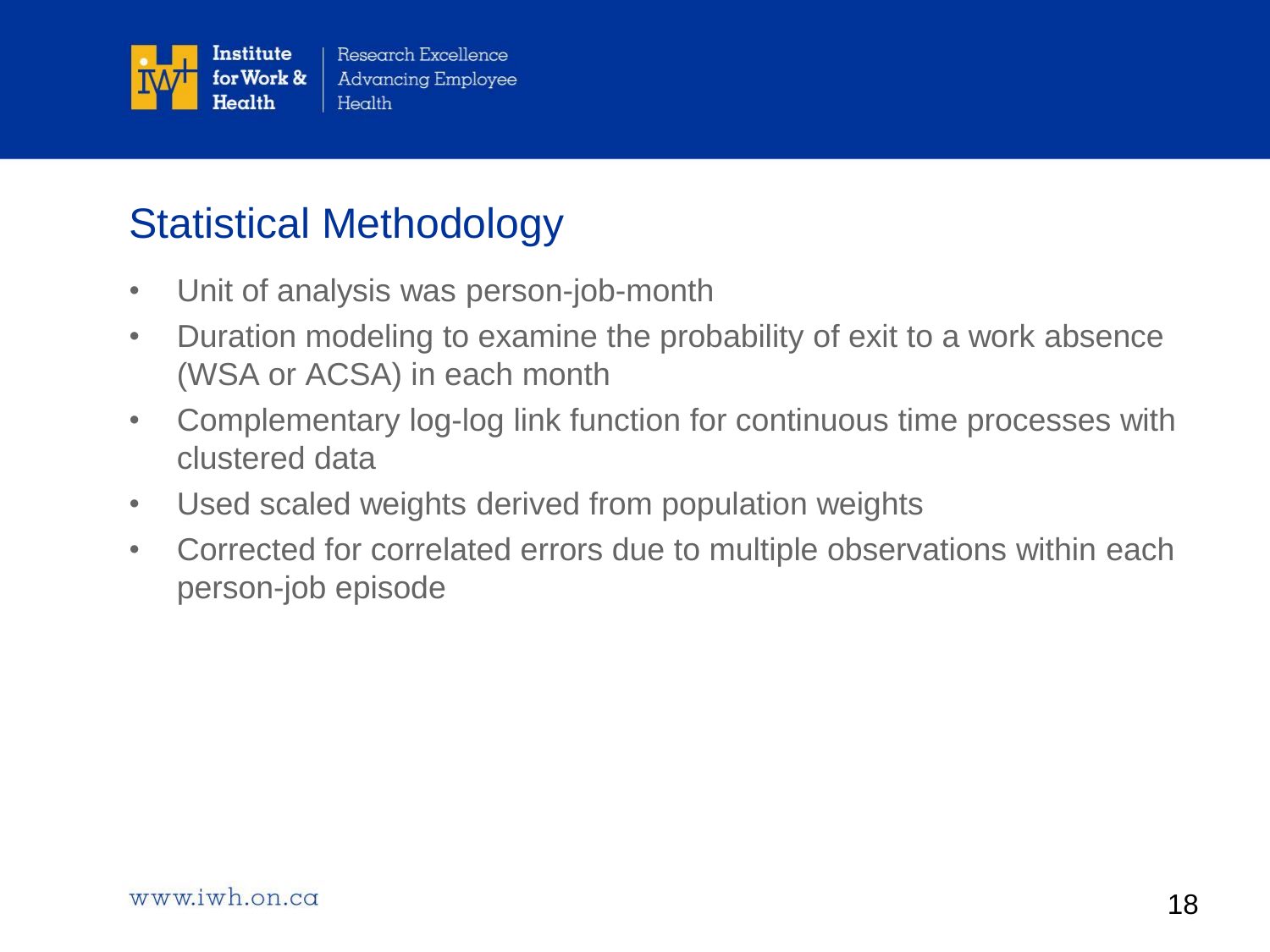

### Descriptive Statistics

|                                                  | Study 1 (WSA) | Study 2 (ACSA) |
|--------------------------------------------------|---------------|----------------|
| calendar years of sample                         | 2000-2003     | 2000-2004      |
| Number of persons                                | 4,771         | 5,307          |
| Number of person-jobs                            | 7,953         | 9,574          |
| Total observations (person-job-months)           | 115,488       | 144,046        |
| Number of absences                               | 167           | 635            |
| Percentage of jobs with absences                 | 2.1%          | 6.6%           |
| Percentage of jobs that were temporary           | 34%           | 40%            |
| Percentage of jobs 6+ months that were temporary | 23%           | 22%            |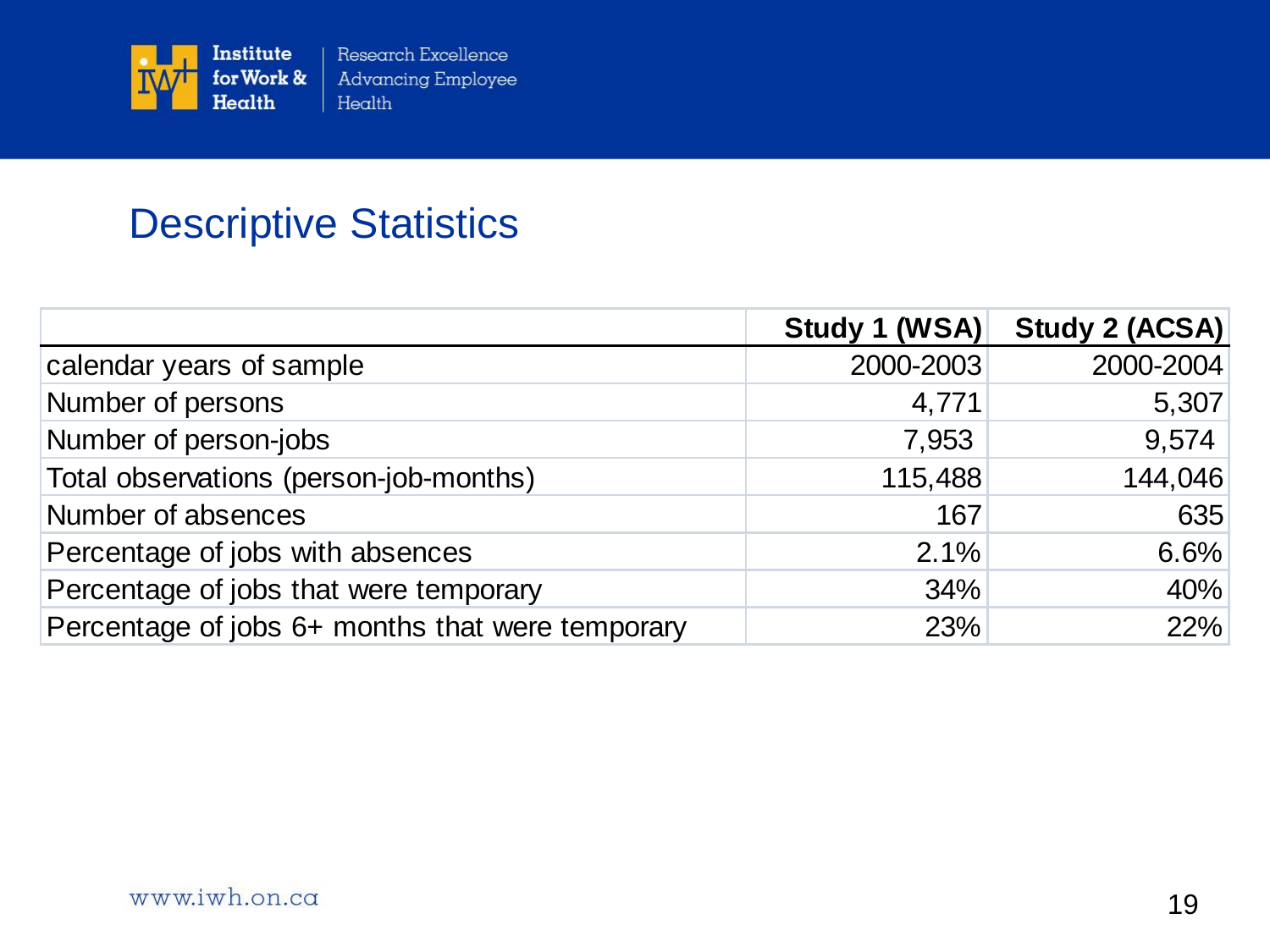

### Duration Modeling Results

|                                        |          | Study 1 (WSA) |          | <b>Study 2 (ACSA)</b> |  |
|----------------------------------------|----------|---------------|----------|-----------------------|--|
| <b>Explanatory Variables</b>           | % Change |               | % Change |                       |  |
| Temporary job                          | $-36%$   |               | $-37%$   | $\star$               |  |
| Duration 1-3 months                    | $-33%$   |               | $-27%$   | $\star$               |  |
| Duration 4-6 months                    | $-64%$   | **            | $-27%$   |                       |  |
| Union member                           | 58%      | $\star$       | 40%      | $***$                 |  |
| Firm size of 19 or less                | $-29%$   |               | $-21%$   |                       |  |
| Manual job                             | 151%     | $***$         | 39%      | $\star$               |  |
| Mixed job (some manual work)           | 51%      |               | 19%      |                       |  |
| Hours worked in month (10 hour units)  | 2%       |               | 0%       |                       |  |
| Multiple job holder                    | $-77%$   | **            | $-54%$   | $***$                 |  |
| Age (in years)                         | $1\%$    |               | 0%       |                       |  |
| Male                                   | $-4%$    |               | $-29%$   | $***$                 |  |
| Less than high school                  | 21%      |               | 72%      | $\star$               |  |
| High school diploma                    | 25%      |               | 75%      | $***$                 |  |
| Fair/poor health prior to start of job | 227%     | **            | 164%     | $***$                 |  |

\*\* 1% significance, \* 5% significance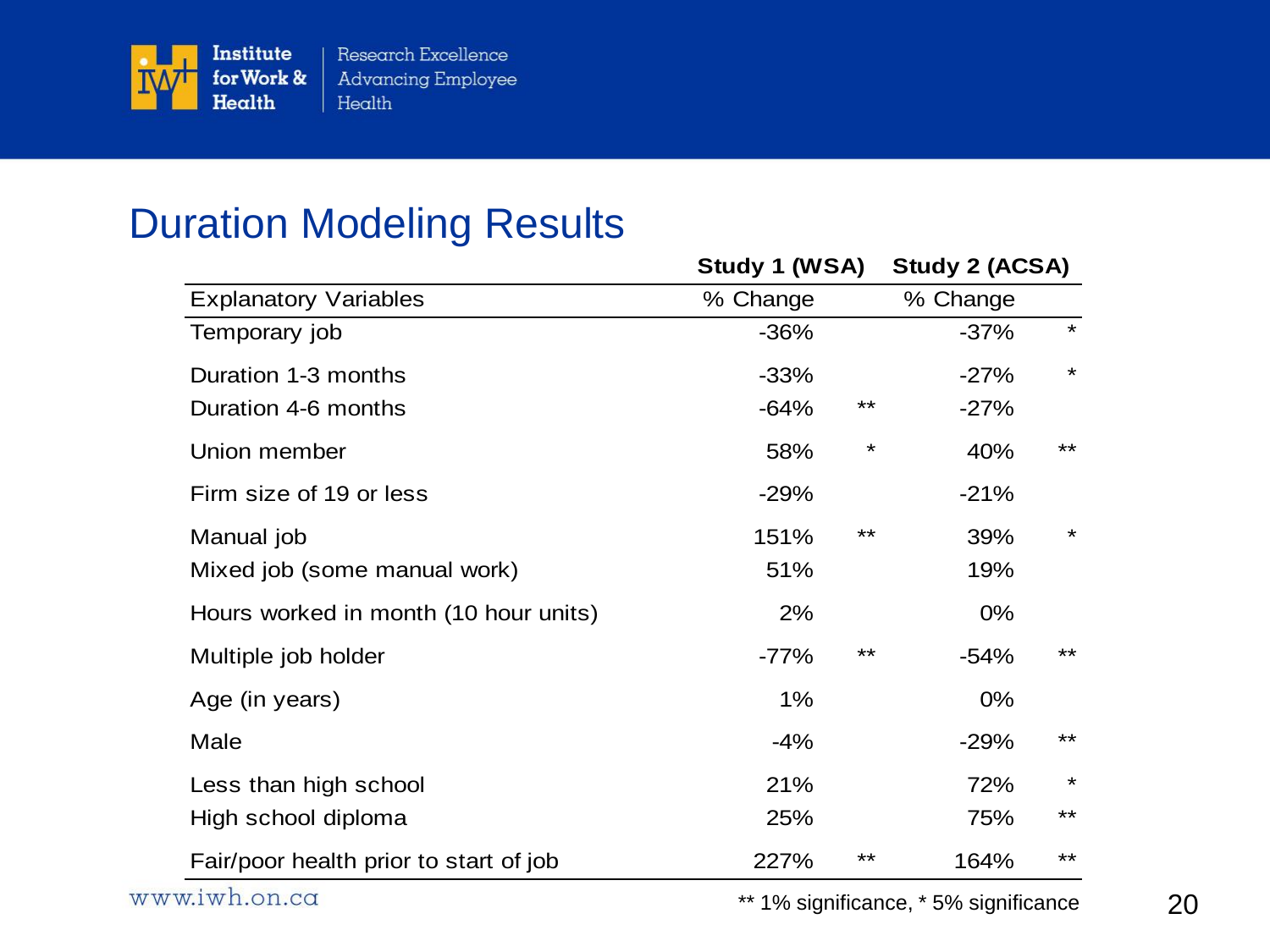

## Results Summary for Study 1

- Probability of WSA similar for temporary and permanent job holders
- 1-3 months tenure no more likely to have a WSA than 6+ months group
- 4-6 months tenure were 64% less likely to exit to a WSA (compared to 6+ months group)
- Union membership associated with 58% higher risk of WSA
- No effect of firm size on WSA
- Other significant variables: manual job (higher risk), multiple job holding (lower risk), and low prior health status (higher risk)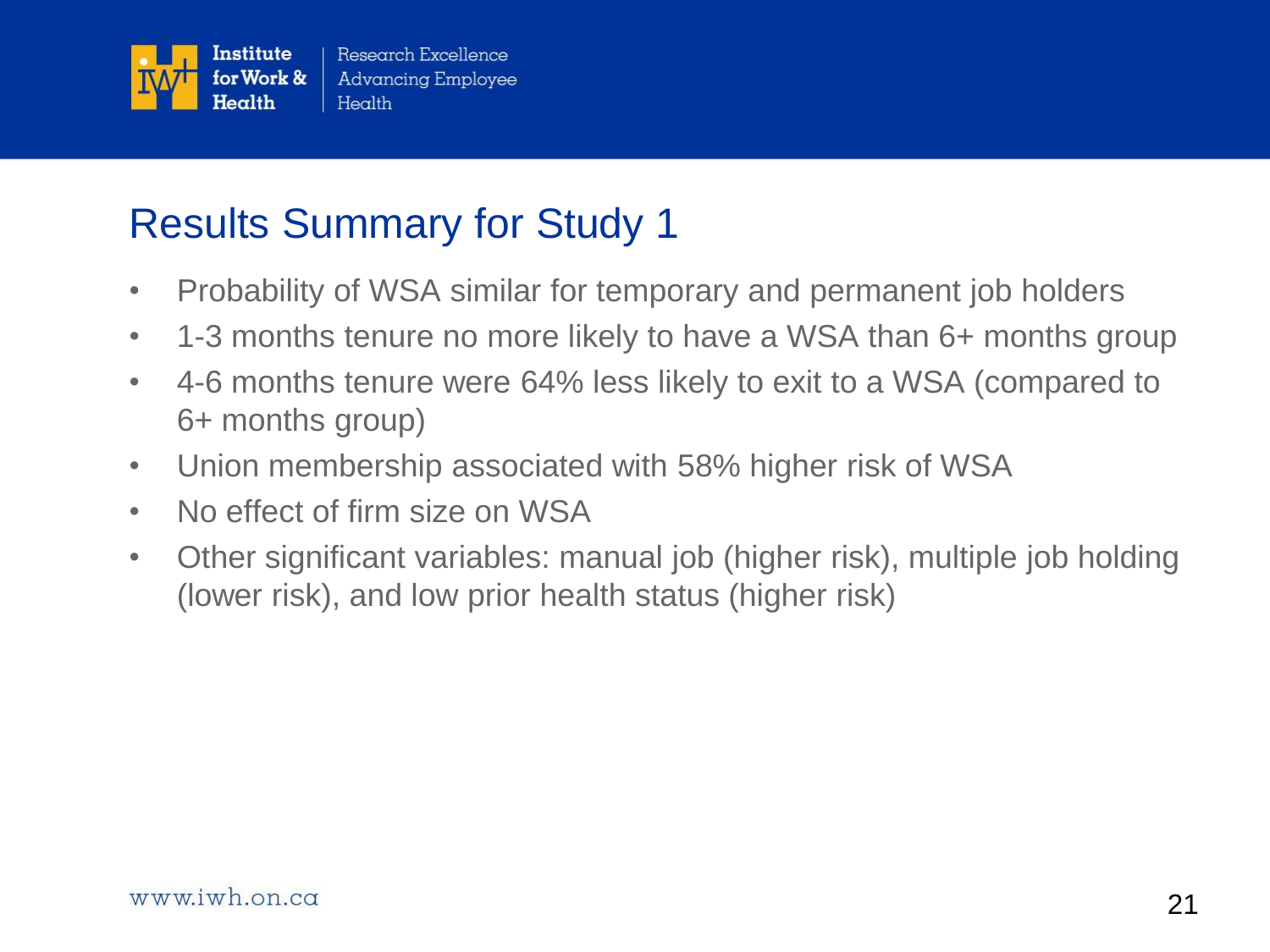

### Results Summary for Study 2

- Probability of ACSA 37% lower for temporary job holders
- 1-3 months tenure were 27% less likely to have an ACSA than the 6+ months group
- 4-6 months tenure were equally as likely to exit to a ACSA (compared to 6+ months group)
- Union membership associated with 40% higher risk of ACSA
- No effect of firm size on WSA
- Socio-demographic characteristics: sex (men had lower risk); lower educational attainment (higher risk)
- Other significant variables: manual job (higher risk), multiple job holding (lower risk), and low prior health status (higher risk)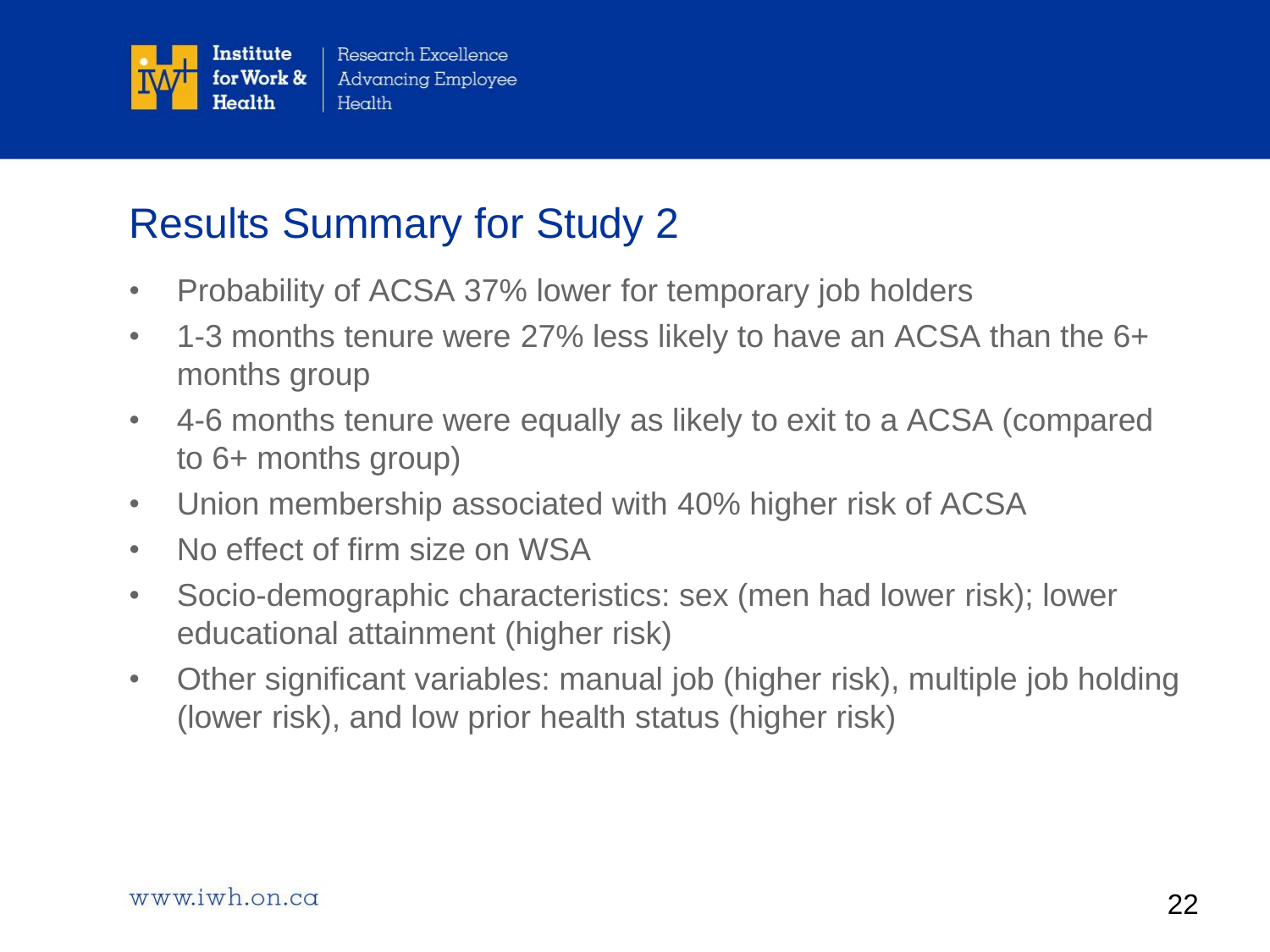

# **Implications**

- Temporary employment not associated with increased WSA of one week or longer
- Possibly exposure and disincentive are greater and cancel each other
- Possibly too few WSA to detect an effect
- Temporary employment associated with decreased ACSA
- Suggests lack of social protection outweighs individual health concerns
- Lack of social protection as a disincentive for absence taking also apparent with short tenure
- Social protection provided by union membership dominates possible reductions in risk exposure that may be associated with unionization
- Need to further investigate prevalence of higher exposures among temporary workers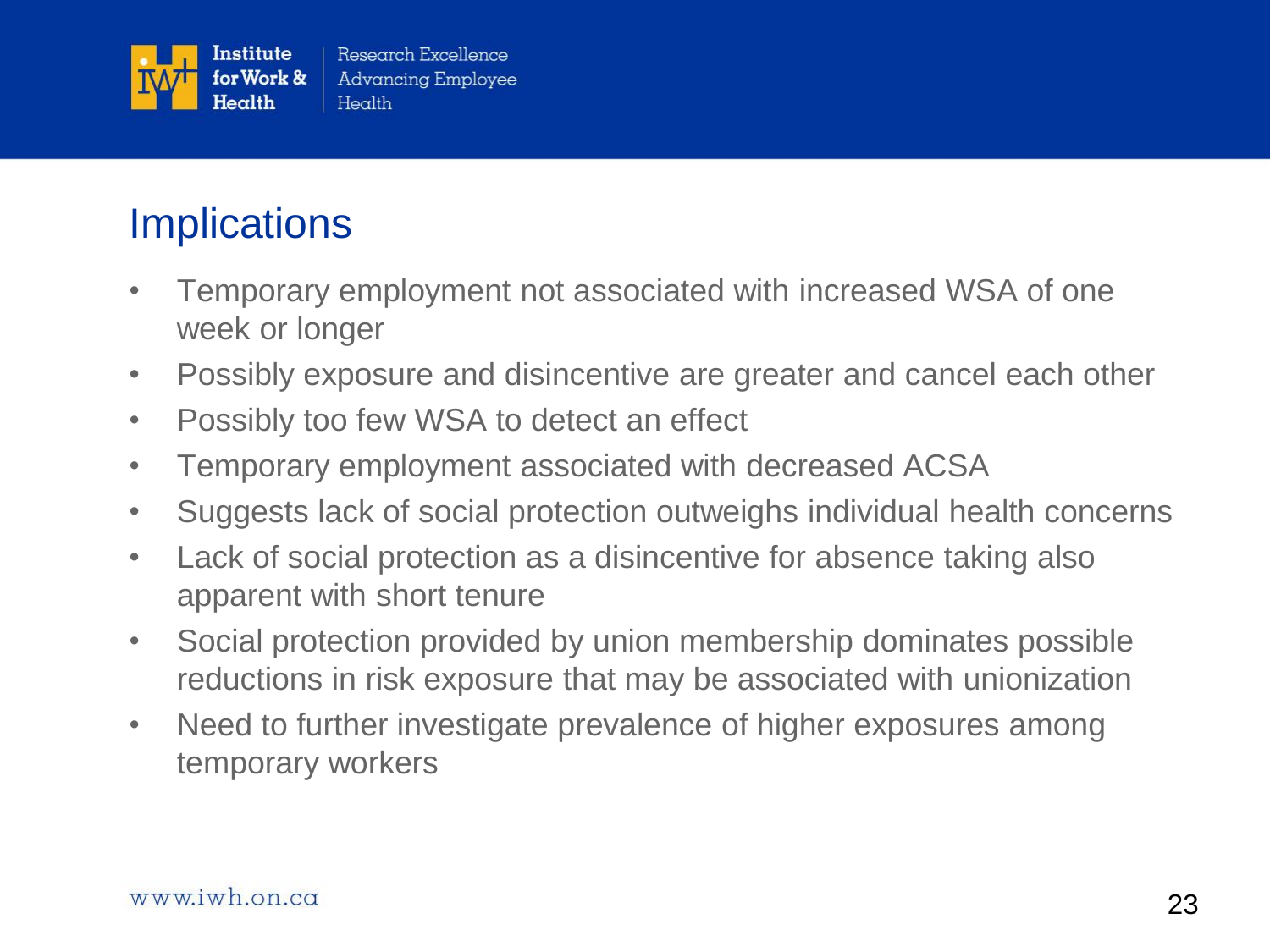

### Manuscript Citation References

Tompa E, Scott-Marshall H, Fang M. 2008. The Impact of Temporary Employment and Job Tenure on Work-related Sickness Absences. *Occupational and Environmental Medicine*, 65.12:801-807.

Tompa E, Scott-Marshall H, Fang M. 2010. Social Protection and the Employment Contract: The Impact on Work Absence. forthcoming in *Work: A Journal of Prevention, Assessment and Rehabilitation*, 37.3.